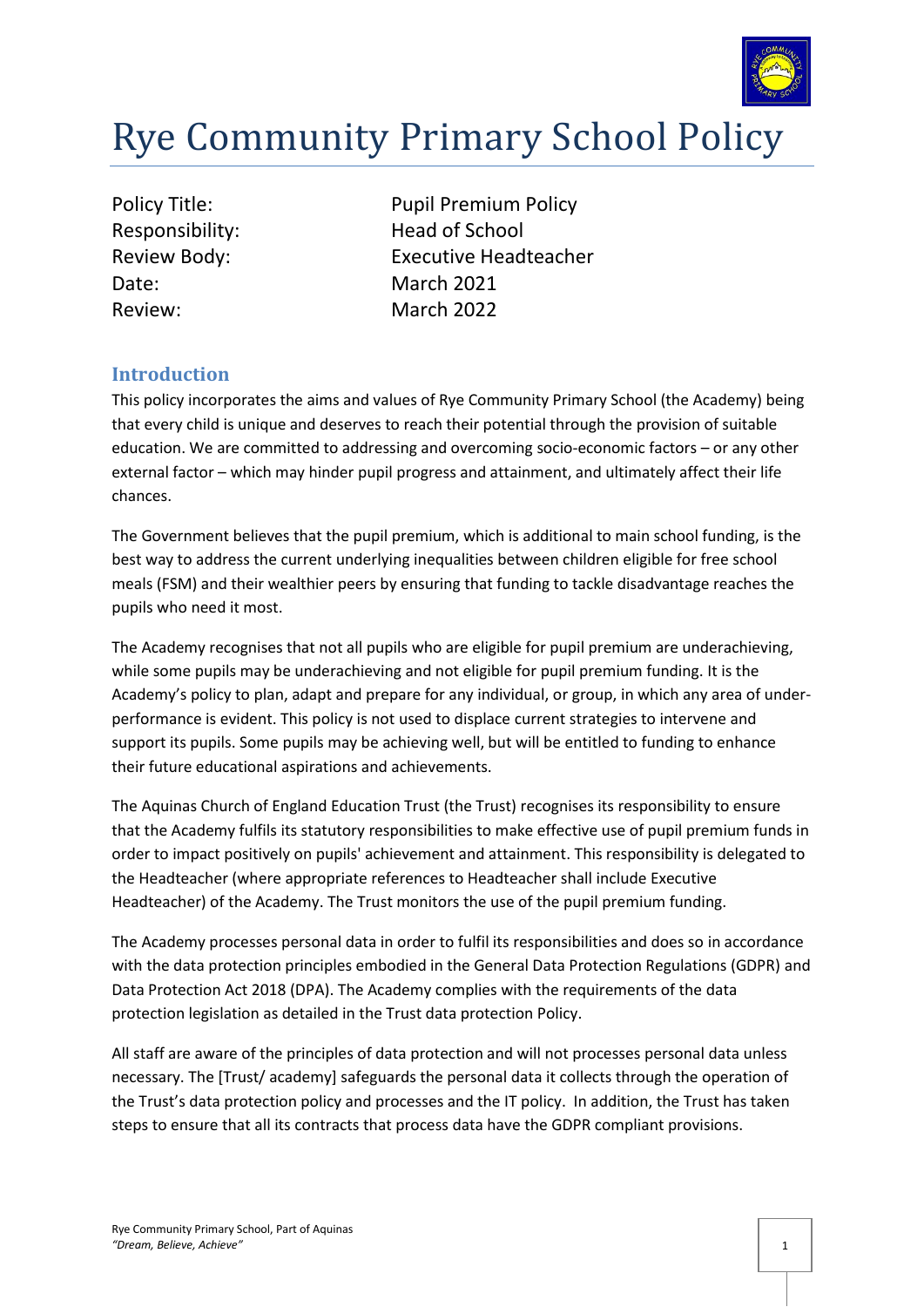

# **Statutory Framework**

Pupil Premium has been allocated to the Academy and is clearly identifiable in the budget. The Academy decides how the pupil premium is spent and is accountable for how the funding has been used to support pupils from low-income families.

Additional funding is received for pupils in receipt of FSM, for pupils in care, who have been continuously looked after for six months and those adopted from care and children of service personnel.

# **Aims**

The targeted and strategic use of pupil premium funding will support the Academy in achieving its aim of helping all pupils achieve their full potential. To do this, the academy will ensure that the pupil premium funding reaches the groups of pupils for whom it was intended and that it makes a significant impact on their education and lives. The Academy will:

- Provide all pupils with fair and equal opportunities to achieve and excel in all areas of the curriculum; using and applying the most effective pedagogy supported by use of pupil premium funding; closing the attainment gap between our disadvantaged pupils and their peers and accelerating their progress.
- Work in partnership with families and pupils eligible for pupil premium, to plan, monitor and evaluate support and intervention in order to secure individual progress and achievement.
- Support and nurture our children from armed forces families to cope with the emotional and other stresses of military life; assessing and addressing their needs.
- Work with external partners and organisations to provide additional support for the social, emotional, health and wellbeing of all pupils with potential barriers to learning and achievement.
- Ensure the Academy fulfil statutory responsibilities to make effective use of pupil premium funds in order to impact positively on pupils' achievement and attainment.

Although the use of Free School Meals (FSM) is a generally reliable and nationally accepted method of identifying socially or financially disadvantaged pupils, the Academy recognises that:

- Not all pupils who receive FSM are socially disadvantaged.
- Not all socially disadvantaged pupils are registered for FSM.

Thus, the Academy reserve the right to allocate the pupil premium to support any pupil identified as being disadvantaged, following a needs analysis.

# **Responsibility**

The Executive Headteacher and the Head of School are jointly responsible for the effective application of pupil premium funding. The day-to-day responsibility for which is delegated to our Pupil Premium Champion, Lisa Nice (Assistant Headteacher: Inclusion and SENCO).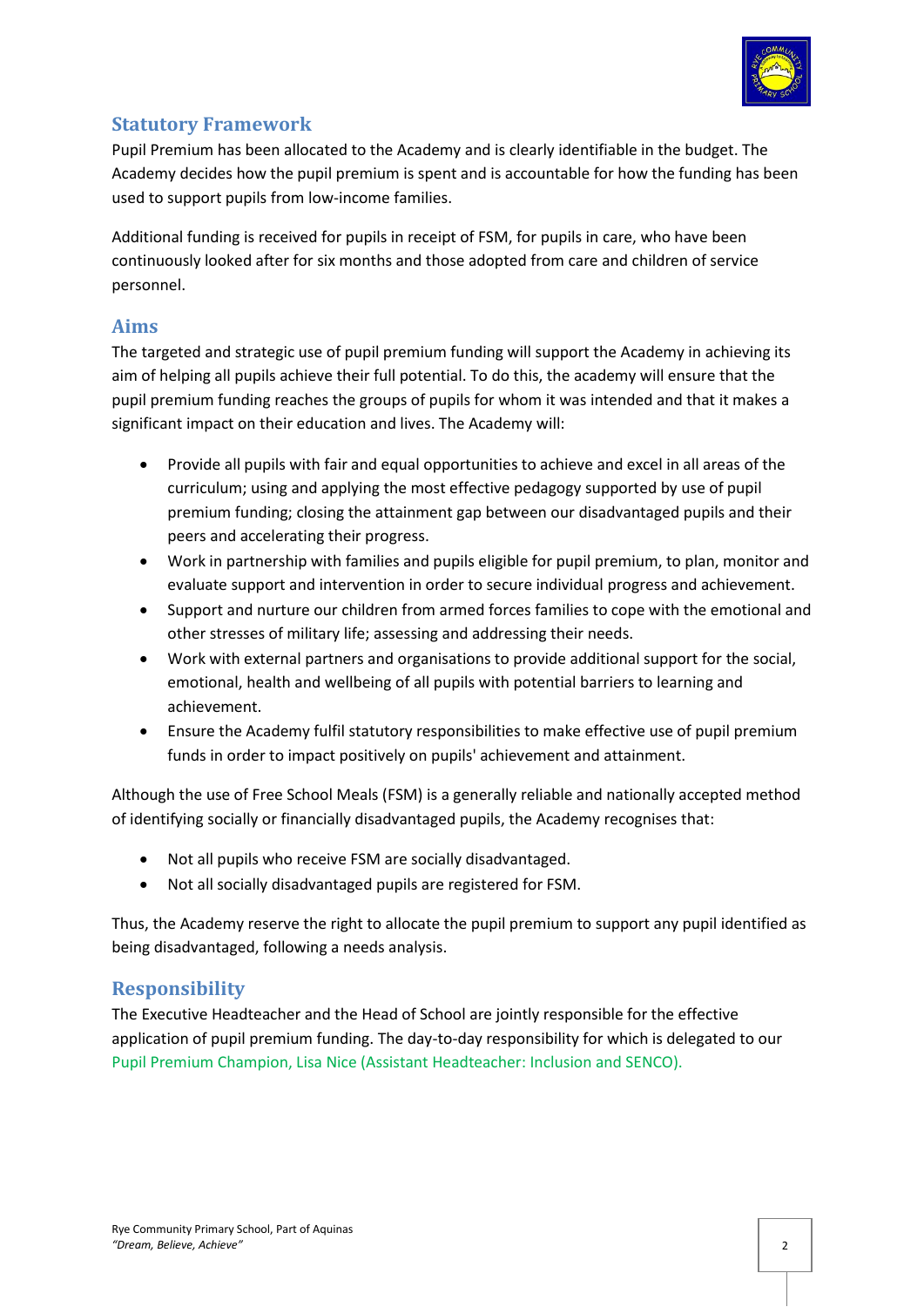

This team will:

- Provide termly pupil premium progress reports for consideration by the SLT.
- Provide appropriate support and guidance for staff when planning pupil premium targets and support.
- Liaise with external partners and agencies, where necessary.
- Monitor quality and impact of intervention alongside the Assistant Headteacher for Teaching & Learning.
- Monitor delegation of funding for pupil premium.
- Provide information on allocation for pupil premium funding via the school website and reports to the Trust.
- Work with designated staff to monitor attendance and evaluate against set targets on the pupil premium plan.
- Ensure teachers identify pupil premium pupils and their needs in order to ensure that they achieve expected progress.
- Ensure there is shared dialogue with parents and pupils to analyse and discuss needs.
- Work with pupils, parents and senior leaders to plan, implement and monitor the impact of the agreed support and intervention plan for children eligible for pupil premium.
- Ensure classroom support assistants are fully prepared to assess the progress and learning outcomes for all pupils, including those requiring additional support.
- Take prompt action to inform senior leaders of any areas where a child's progress or performance may be directly – or adversely – affected by social or economic disadvantage.
- Liaise with external partners and agencies, where appropriate.
- Seek to promote the personal wellbeing of pupils and their involvement in the wider opportunities available through the extended curriculum.

# **Provision at the Academy**

The Academy will look at the individual needs of each pupil in receipt of pupil premium funding and identify his/her barriers to learning whilst recognising and building on their strengths. There will be regular communication between staff to ensure that these pupils are identified and the necessary support and differentiation is put in place. The Academy will engage with parents to provide extensive support for them to develop their own skills in order support their children's learning.

#### **Common Barriers to Learning**

Research suggests that the common barriers to success can be:

- A dual need i.e. a special educational need either educational, social and emotional or physical disability alongside a pupil premium profile.
- Weaker language and communication skills.
- Lack of confidence.
- Behaviour difficulties.
- Attendance and punctuality issues.
- A reduced capacity to access enrichment activities / experiences.
- Lower aspirations for educational attainment, further and higher and education and careers.
- Lower parental engagement including with wider school life.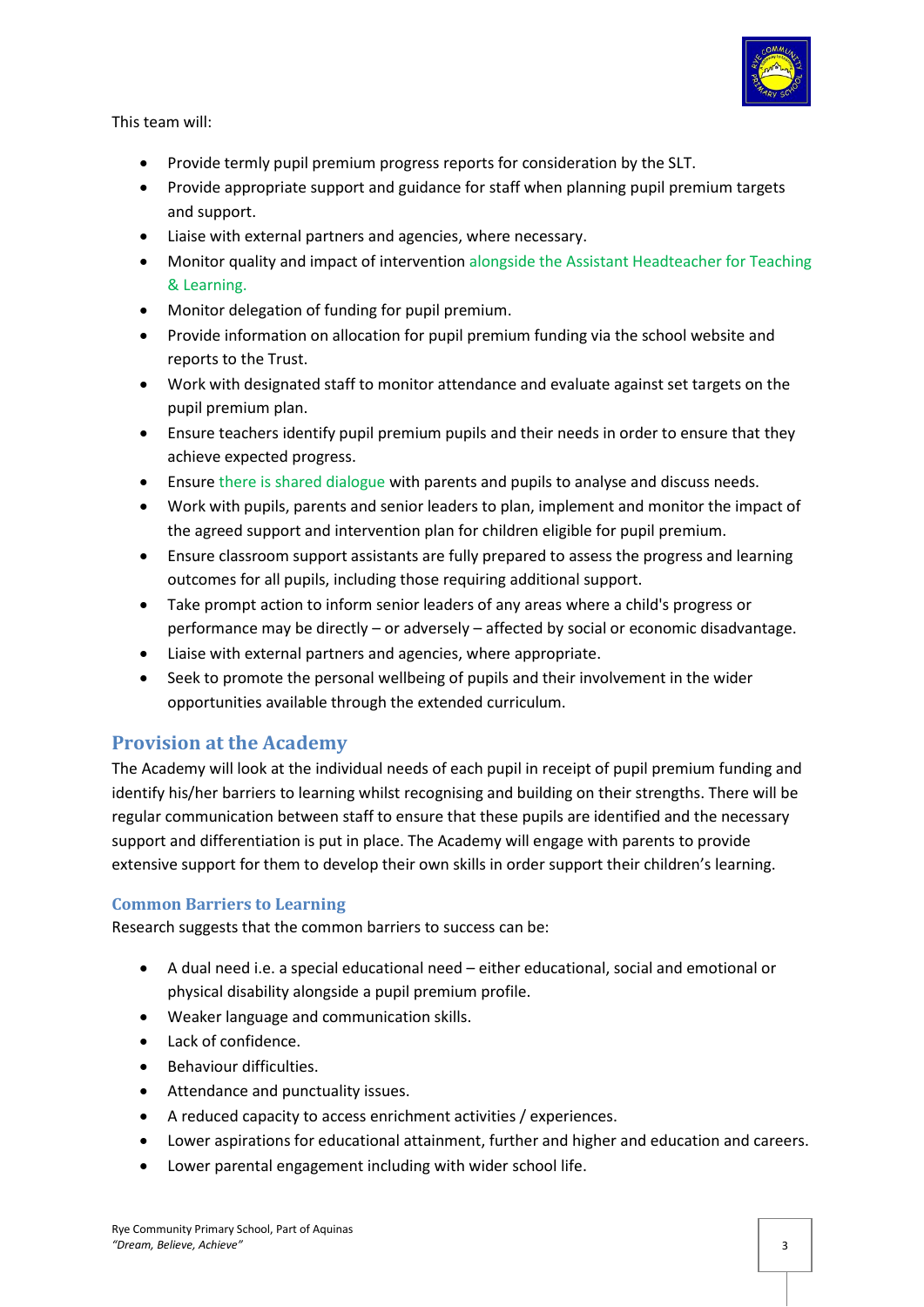

• Poorer healthy lifestyle choices – less physical activity, poorer knowledge of healthy eating etc.

It is important to recognise that these indicators are not limited to learners with a pupil premium status and may not applicable to every family.

Given these barriers, range of provision the Academy may consider making for this group may include:

- Achievement and standards There is a collective responsibility for closing the attainment gap through the use of termly pupil progress meetings and raising the profile of pupil premium learners within staff training / through focused professional dialogue.
- Learning support– Access to Quality First Teaching as an entitlement to all learners, targeted adult support within class to resolve a learning misconception, additional opportunities to read with an adult or develop maths fluency, extra phonics teaching opportunities, access to a targeted learning intervention, support from the Inclusion Team to identify an additional need(s) and implement a plan, do and review and cycle of support.
- Pastoral support The Academy will take steps to raise self-esteem, extend the personal skill set and support pupils in receipt of pupil premium to make appropriate choices in order to maximise learning opportunities; This is achieved through personalised provision provided by the Family Liaison Officer and the Assistant SENCO to increase parental / pupil engagement, promote positive mental health outcomes through nurture provision/ Lego Therapy, the development of social skills and emotional resilience.
- Extra-curricular and enrichment provision. This may include: priority access to a pastoral based in school intervention, priority access to an enrichment activity or a costed provision like a block of ISEND support. As part of Aspirations Week, enrichment days are commissioned including visitors to school and access to Mallydams enrichment project. Trips, Holiday club and Afterschool club subsidised where needed for pupil premium learners (the delivery of this is dependent upon the capacity to meet an acceptable level of risk in relation to COVID19 guidance and the implementation of robust safety planning).
- Links with parents The Academy will take steps to develop parental engagement and raise aspirations; This may include: access to personalised home learning Packs, the use of highquality remote education opportunities, increased communication with parents through the use of class dojo messaging and joint action planning with parents through the implementation of an Early Help Plan and targeted support from the Family Liaison Officer.
- External services The Academy may use pupil premium funding to buy in additional psychological and welfare services to support pupils in receipt of pupil premium and their families.

# **Measuring and Reporting**

The Academy will evaluate the impact on each pupil at the end of each term. Evaluation will focus on academic gains and how pupils' self-confidence has developed as a consequence of the intervention. It will consider:

- Progress made towards narrowing the gap by year group for pupil premium pupils (and compare this with the national average where data is available).
- An outline of the provision that was made during the term.
- An evaluation of the effectiveness in terms of the progress made by pupil premium pupils.